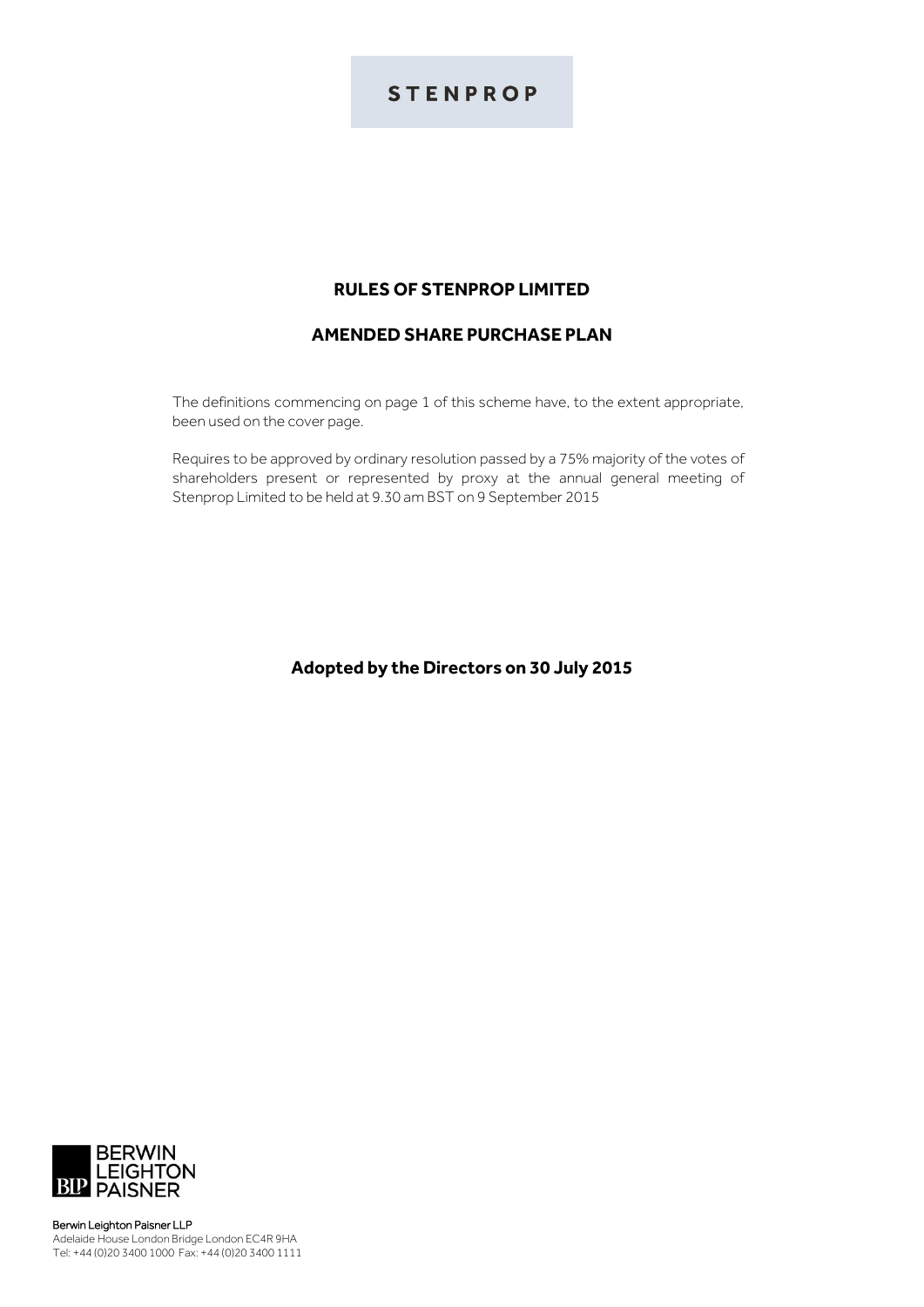# **Contents**

| <b>Clause</b> Name |  |
|--------------------|--|
|                    |  |
| $\overline{2}$     |  |
| 3                  |  |
| $\overline{4}$     |  |
| 5                  |  |
| 6                  |  |
| $\overline{7}$     |  |
| 8                  |  |

# **Appendix Name**

Form of Loan and Subscription Agreement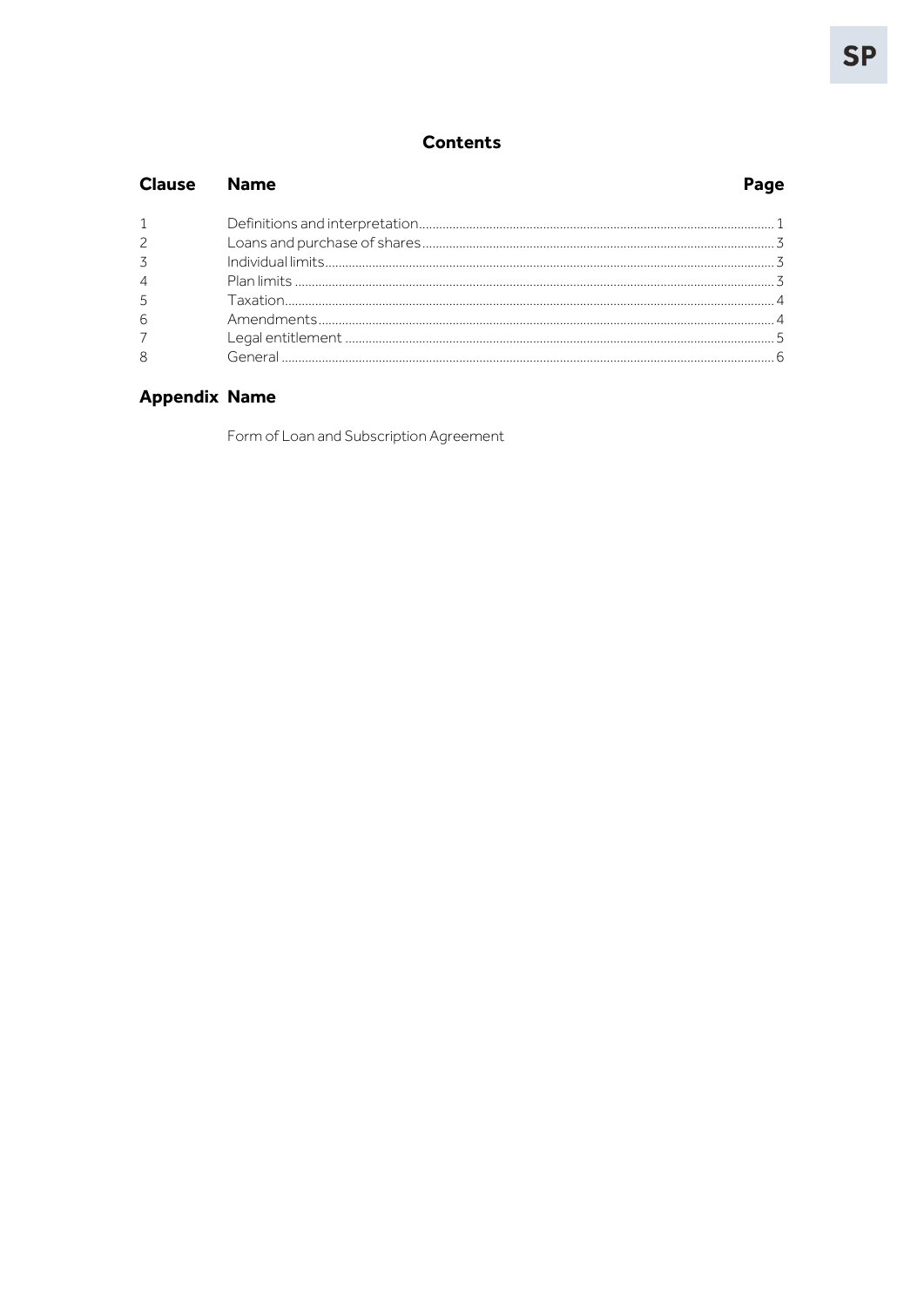#### <span id="page-2-0"></span>1 **DEFINITIONS AND INTERPRETATION**

1.1 In this Plan:

"Acquisition Price" means the price per Share at which an Eligible Employee acquires Shares with a Loan, as contemplated in rul[e 2.1.](#page-4-3)

"Associated Person" means a person nominated by an Eligible Employee and approved by the Board.

"Auditors" means the auditors of the Company from time to time;

"Board" means the board of the Company or any duly authorised committee of the board.

"Company" means Stenprop Limited, a company incorporated in Bermuda under registration No. 47031.

"Dealing Day" means any day on which the Bermuda Stock Exchange is open for business.

"Dealing Restrictions" means restrictions imposed by the Company's share dealing code, the Listing Rules or any applicable laws or regulations which impose restrictions on share dealing.

"Eligible Employee" means an employee (including an executive director) of the Company or any of its Subsidiaries.

"Employer" means, in relation to a Participant, such Group Member as is the Relevant Employee's employer or if he has ceased to hold office or employment with the Group, was his employer or such other Group Member, or such other person (including the Trustee) as under any statutory or regulatory enactment (in any jurisdiction) is obliged to account for any Tax Liability.

"Grant Date" means the date on which Plan Shares are to be acquired.

"Grant Period" means the period of 42 days commencing on:

- (a) the Dealing Day after the day on which the Plan is adopted by the Board;
- (b) the Dealing Day after the day on which the Company makes an announcement of its results for any period;
- (c) the Dealing Day after the day on which any changes to relevant legislation are proposed or made;
- (d) the Dealing Day after the date on which an individual becomes an Eligible Employee; or
- (e) any day on which the Board resolves that exceptional circumstances exist which justify the acquisition of Plan Shares, by an Eligible Employee,

unless the Company is restricted from awarding Plan Shares under the Plan during the periods specified above as a result of any Dealing Restrictions, in which case the relevant Grant Period will be 42 days commencing on the Dealing Day after such Dealing Restrictions are lifted.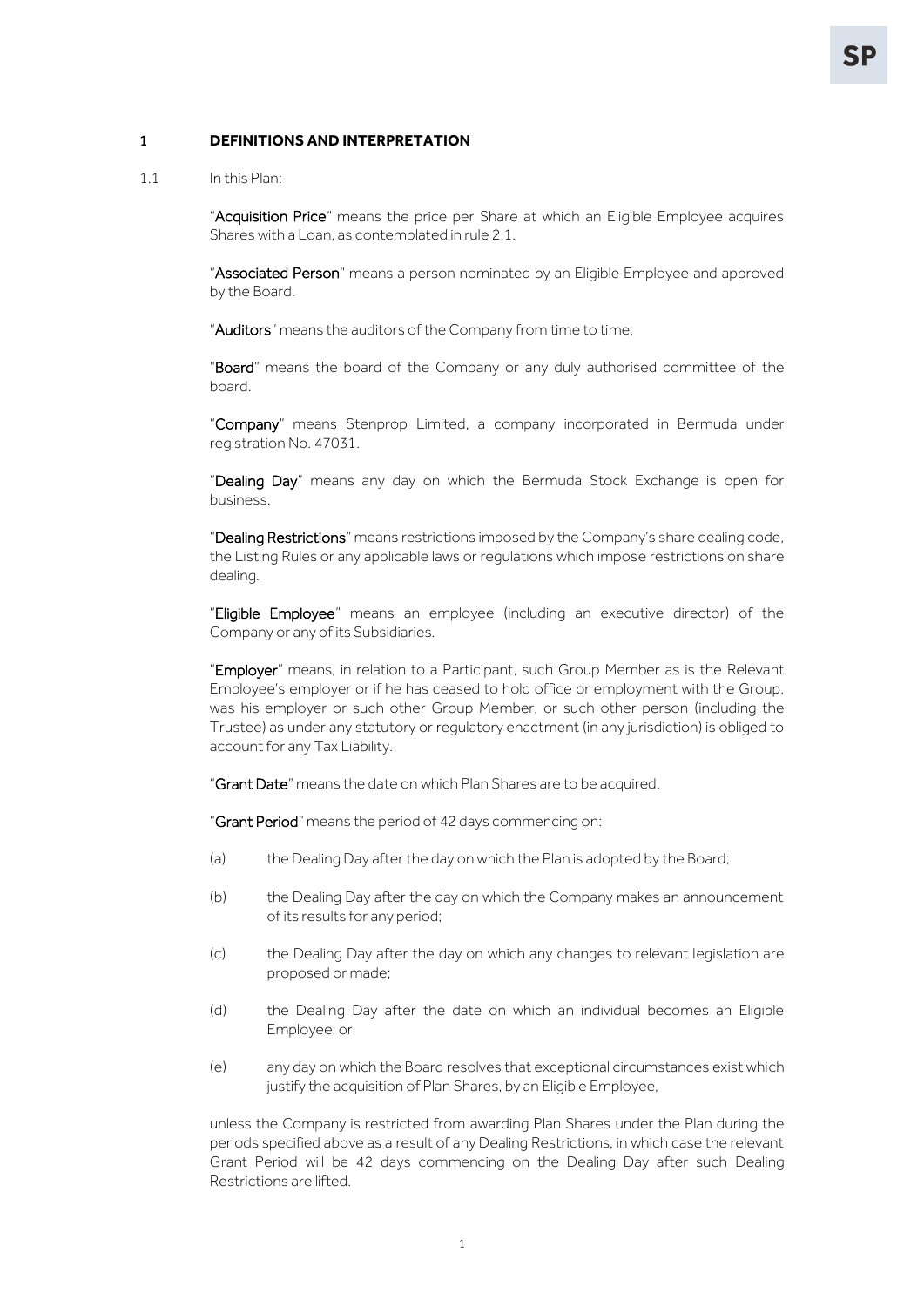"Group Member" means the Company, or any Subsidiary of the Company, any company which is (within the meaning of section 1159 of the Companies Act 2006) the Company's holding company or a Subsidiary of the Company's holding company and "Group" will be construed accordingly.

"Listing Rules" means the relevant applicable rules governing the listing or trading of shares of the Company on any stock exchange on which its shares are listed or traded, as amended from time to time.

"Loan" means a loan made by a Group Member to fund the acquisition by an Eligible Employee or an Associated Person of Shares.

"Participant" means any person who has an outstanding Loan or following his death, his personal representatives.

"Plan" means the Stenprop Limited Share Purchase Plan in its present form or as from time to time amended.

"Plan Shares" means Shares acquired under the Plan.

"Relevant Employee" means where the Participant is an Eligible Employee, that Employee and where the Participant is an Associated Person means the Eligible Employee who nominated the Associated Person.

"Salary" means an Eligible Employee's annual gross basic salary in respect of his employment with the Group.

"Share" means a fully paid ordinary share in the capital of the Company.

"Subsidiary" means the meaning given by section 1159 of the Companies Act 2006.

"Tax Liability" means any tax or social security contributions liability (but excluding for the avoidance of doubt secondary class 1 national insurance contributions (employer's national insurance contributions)) in connection with a Loan or Plan Shares for which the Relevant Employee is liable and for which the Employer is obliged to account to any relevant authority.

"Trustee" means the trustee or trustees for the time being of any employee benefit trust, the beneficiaries of which include Eligible Employees.

"VWAP" means the volume weighted average trading price of the Shares listed on the exchange operated by the JSE for the 10 (ten) trading days immediately preceding a relevant date.

- 1.2 References in the Plan to:
	- (a) any statutory provisions are to those provisions as amended or re-enacted from time to time:
	- (b) the singular include the plural and vice versa; and
	- (c) the masculine include the feminine and vice versa.
- 1.3 Headings do not form part of the Plan.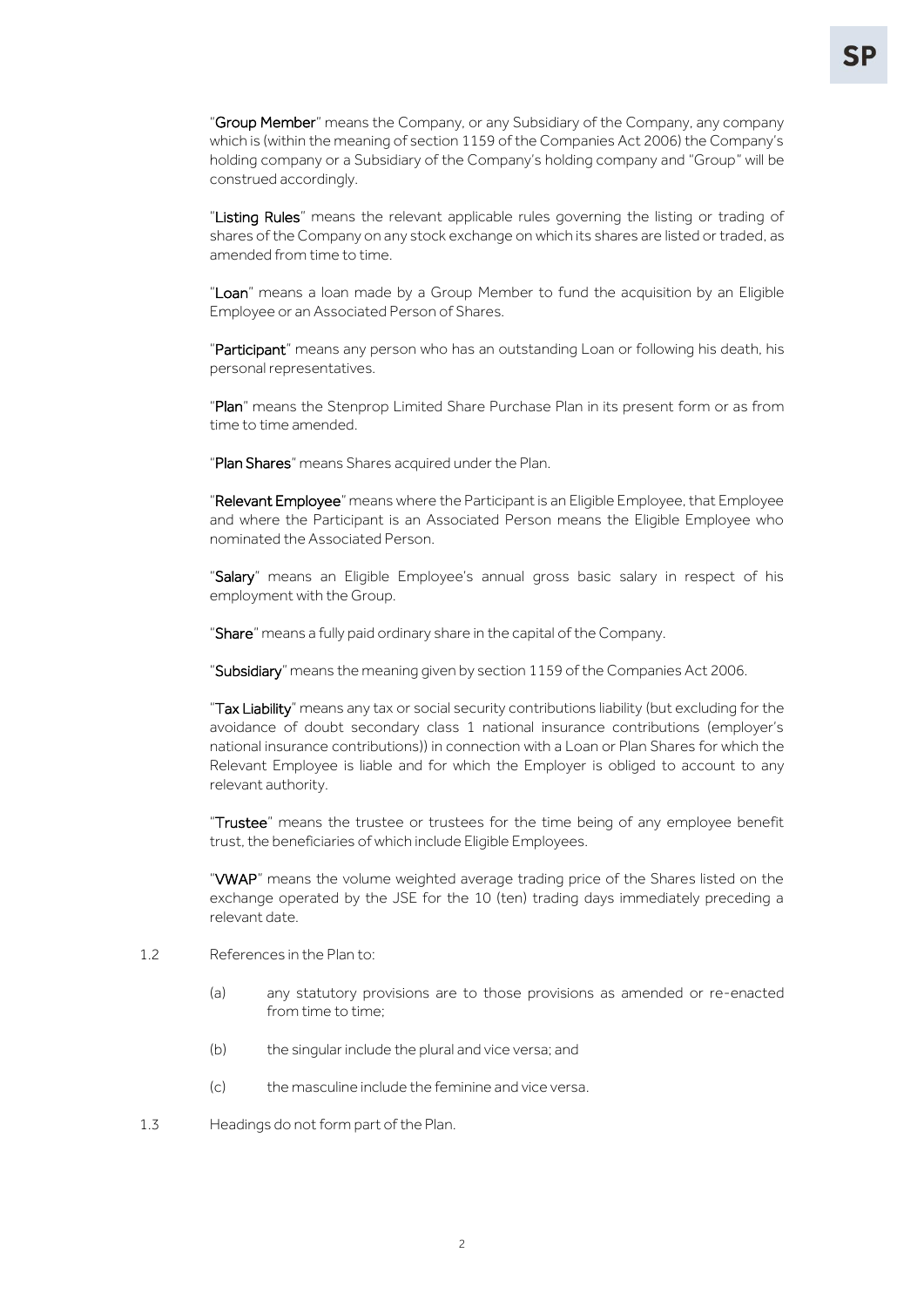### <span id="page-4-3"></span><span id="page-4-0"></span>2 **LOANS AND PURCHASE OF SHARES**

- 2.1 During a Grant Period the Board may, in its absolute discretion, but following a recommendation from the Company's Remuneration Committee, arrange for a Group Member to make a Loan to an Eligible Employee or an Associated Person to fund the acquisition of Shares, whether by the issue of Shares to the Participant, or the purchase of such Shares through the JSE or off-market on behalf of the Participant for purposes of the Plan. The Acquisition Price shall be the VWAP as at the Grant Date.
- 2.2 The acquisition of the Shares and the making of the Loan will be subject to obtaining any approval or consent required by any relevant stock exchange (or other relevant authority), any Dealing Restrictions and any other applicable laws or regulations (whether in the UK or overseas).
- 2.3 The Loan and Share acquisition shall be made on the terms of the agreement set out in the Appendix to these rules or in such other form as the Board, in its absolute discretion, may determine, provided that such other form shall not be inconsistent with these rules.
- <span id="page-4-8"></span>2.4 No Loan may be granted under the Plan after the tenth anniversary of its adoption by the Board.

#### <span id="page-4-4"></span><span id="page-4-1"></span>3 **INDIVIDUAL LIMITS**

- 3.1 No Eligible Employee shall be made Loans which would, at the time they are granted, cause the aggregate outstanding capital amount of all Loans in respect of a Relevant Employee to exceed 100% of his Salary or such greater amount as the Board may determine to be justified in the circumstances.
- <span id="page-4-6"></span>3.2 In addition to rule [3.1,](#page-4-4) but subject to rule [3.3,](#page-4-5) the aggregate maximum number of Plan Shares which any one Participant shall be entitled to acquire under the Plan shall not exceed 13,986,047 (thirteen million nine hundred and eighty six thousand and forty seven) Shares.
- <span id="page-4-5"></span>3.3 The limits in rul[e 3.2](#page-4-6) shall be adjusted in such manner as the Auditors certify to be in their opinion fair and reasonable as a result of –
	- (a) the issue of additional Shares by way of a capitalisation of the company's profits and/or reserves (including the unit premium account and the capital redemption reserve fund); and/or
	- (b) a rights issue.

### <span id="page-4-2"></span>4 **PLAN LIMITS**

- <span id="page-4-7"></span>4.1 Subject to Rule [4.2,](#page-5-2) the aggregate number of Plan Shares which may be utilised for purposes of the Plan shall not exceed the lower of –
	- (a) 41,958,141 (forty one million nine hundred and fifty eight thousand one hundred and forty one) Shares; and
	- (b) such number of Shares which, when added to the total number of Shares allocated under any other employee share plan relating to Shares and operated by a Group Member, does not exceed 10% of the ordinary share capital of the Company in issue at the time.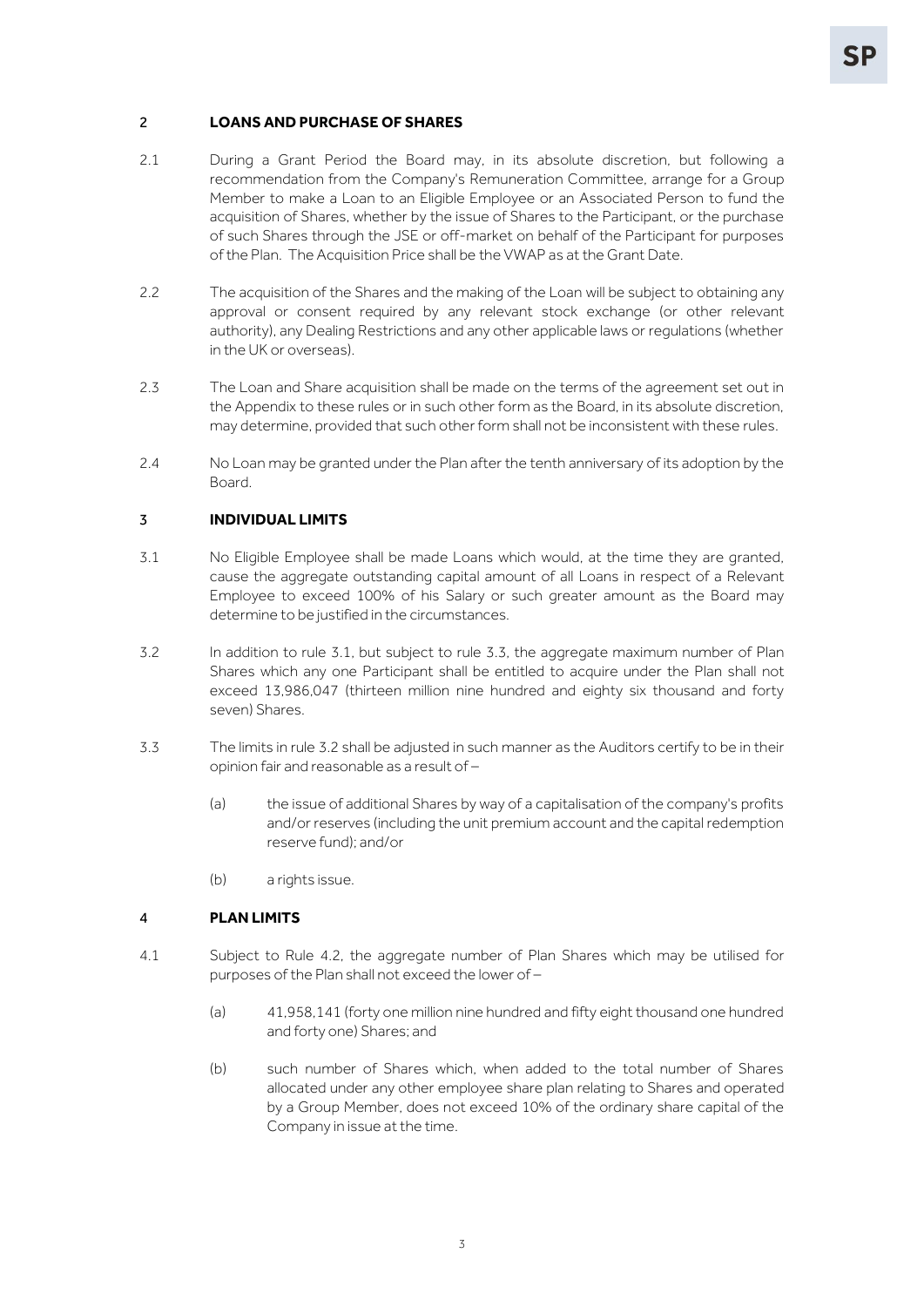- <span id="page-5-2"></span>4.2 In determining the above limit:
	- (a) Shares are treated as utilised under the Plan if they have been issued or may be issued for the purposes of satisfying an award;
	- (b) the number of Shares allocated includes:
		- (i) Shares which have been issued or may be issued to the Trustee to satisfy awards; and
		- (ii) treasury shares which have been or may be transferred out of treasury to satisfy awards (unless the Board determines that it is no longer best practice to include these);
	- (c) the number of Shares allocated does not include:
		- (i) any Shares purchased through the JSE or off-market); or
		- (ii) any Shares where the right to acquire such Shares is released or lapses in part or in whole.
- <span id="page-5-3"></span>4.3 The limit in rule [4.1\(a\)](#page-4-7) shall be adjusted in such manner as the Auditors certify to be in their opinion fair and reasonable as a result of any sub-division or consolidation of the Shares.
- 4.4 Any adjustment in terms of rule [3.3](#page-4-5) and [4.3](#page-5-3) should give a Participant entitlement to the same proportion of Shares as that to which he was entitled before the event in rule [3.3](#page-4-5) an[d 4.3](#page-5-3) which gave rise to the adjustment.
- 4.5 Upon finalisation of any adjustment in terms of rule [3.3](#page-4-5) and [4.3](#page-5-3) the auditors shall confirm to the JSE, in writing, that such adjustment was made in accordance with the terms of the Plan.
- 4.6 The Company shall report any adjustment in terms of rule [3.3](#page-4-5) and [4.3](#page-5-3) in its annual financial statements for the year during which the adjustments were made.
- 4.7 The rolling over of Shares (including the arrangement which assumes that Shares which have already vested and been issued to Participants in terms of the Plan, and which then revert back to the limit in rul[e 4.1\(a\)\)](#page-4-7) is prohibited.

## <span id="page-5-0"></span>5 **TAXATION**

A Relevant Employee will be responsible for and indemnifies the Employer against any Tax Liability relating to a Loan and the Plan Shares. Any Group Member and/or the Trustee may withhold an amount equal to such Tax Liability from any amounts due (including wages or salary) to the Participant (to the extent such withholding is lawful) and/or make any other arrangements as it considers appropriate to ensure recovery of such Tax Liability including, without limitation, the sale of sufficient Plan Shares to realise an amount equal to the Tax Liability.

#### <span id="page-5-4"></span><span id="page-5-1"></span>6 **AMENDMENTS**

- 6.1 Provided that all amendments are approved by the primary stock exchange(s) on which the Shares are listed, these rules may be amended from time to time by the Board, but -
- 6.1.1 no amendment to the material disadvantage of existing rights of Participants will be made under Rule [6.1](#page-5-4) unless: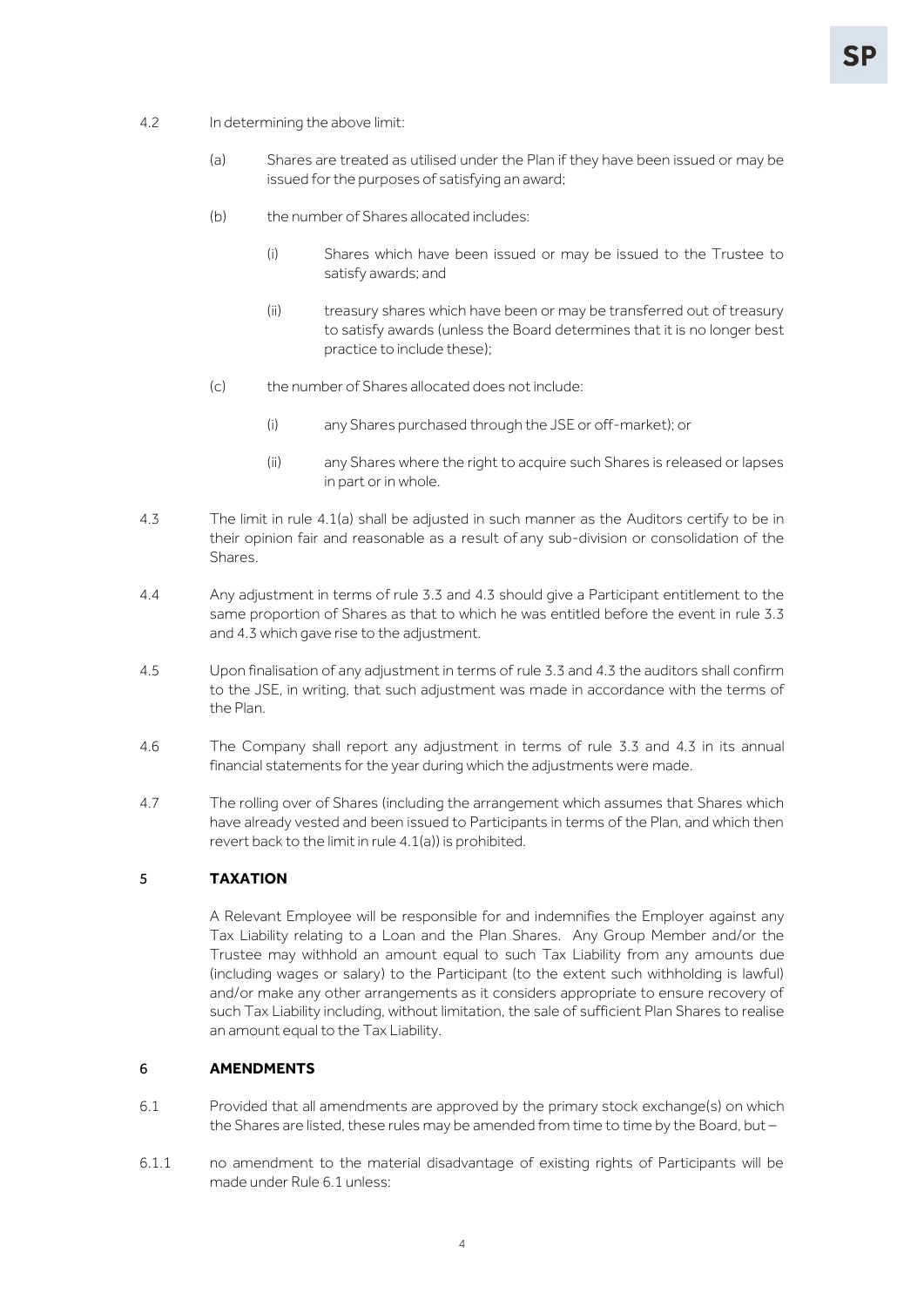- (a) every Participant who may be affected by such amendment has been invited to indicate whether or not he approves the amendment; and
- (b) the amendment is approved by a majority of those Participants who have so indicated;
- 6.1.2 no amendment in respect of the following matters shall operate unless such amendment has been approved by shareholders passing an ordinary resolution (requiring a 75% (seventy five percent) majority of the votes cast in favour of such resolution by all shareholders present or represented by proxy at the general meeting to approve such resolution) –
	- (a) the basis upon which awards and Loans are made to Participants;
	- (b) the persons who may become Participants under the Plan;
	- (c) the voting, distribution, transfer and other rights (including those arising on the liquidation of the Company) attaching to Plan Shares;
	- (d) the total number of the securities which may be utilised for purposes of the Plan;
	- (e) a fixed maximum entitlement for any one Participant;
	- (f) the basis for determining the purchase or subscription price of Plan Shares which is a fixed mechanism for all Participants under the Plan;
	- (g) the terms of any loan as set out in these rules, including, without limitation, the term after which the loan must be repaid and the rate of interest accruing on the loan; and
	- (h) the treatment of Plan Shares in instances of mergers, takeovers or corporate actions
	- (i) the procedure to be adopted on termination of employment, retirement or death of a Participant.
- 6.2 Notwithstanding the provisions of rule 6.1, but subject to the listing rules of the primary stock exchange/s on which the Company's securities are listed, if it should become necessary or desirable by reason of the enactment of any new Act or regulation at any time after the signing of these rules, to amend the provisions of these rules so as to preserve the substance of the provisions contained in these rules but to amend the form so as to achieve the objectives embodied in these rules in the best manner having regard to such new legislation and without prejudice to the Participants concerned, then the Board may amend these rules accordingly.

## <span id="page-6-0"></span>7 **LEGAL ENTITLEMENT**

- 7.1 This Rule [7](#page-6-0) (*[Legal entitlement](#page-6-0)*) applies during a Relevant Employee's employment with any Group Member and after the termination of such employment, whether or not the termination is lawful.
- 7.2 Nothing in the Plan or its operation forms part of the terms of employment of a Relevant Employee and the rights and obligations arising from a Relevant Employee's employment with any Group Member are separate from, and are not affected by, his or an Associated Person's participation in the Plan. Participation in the Plan does not create any right to continued employment for any Relevant Employee.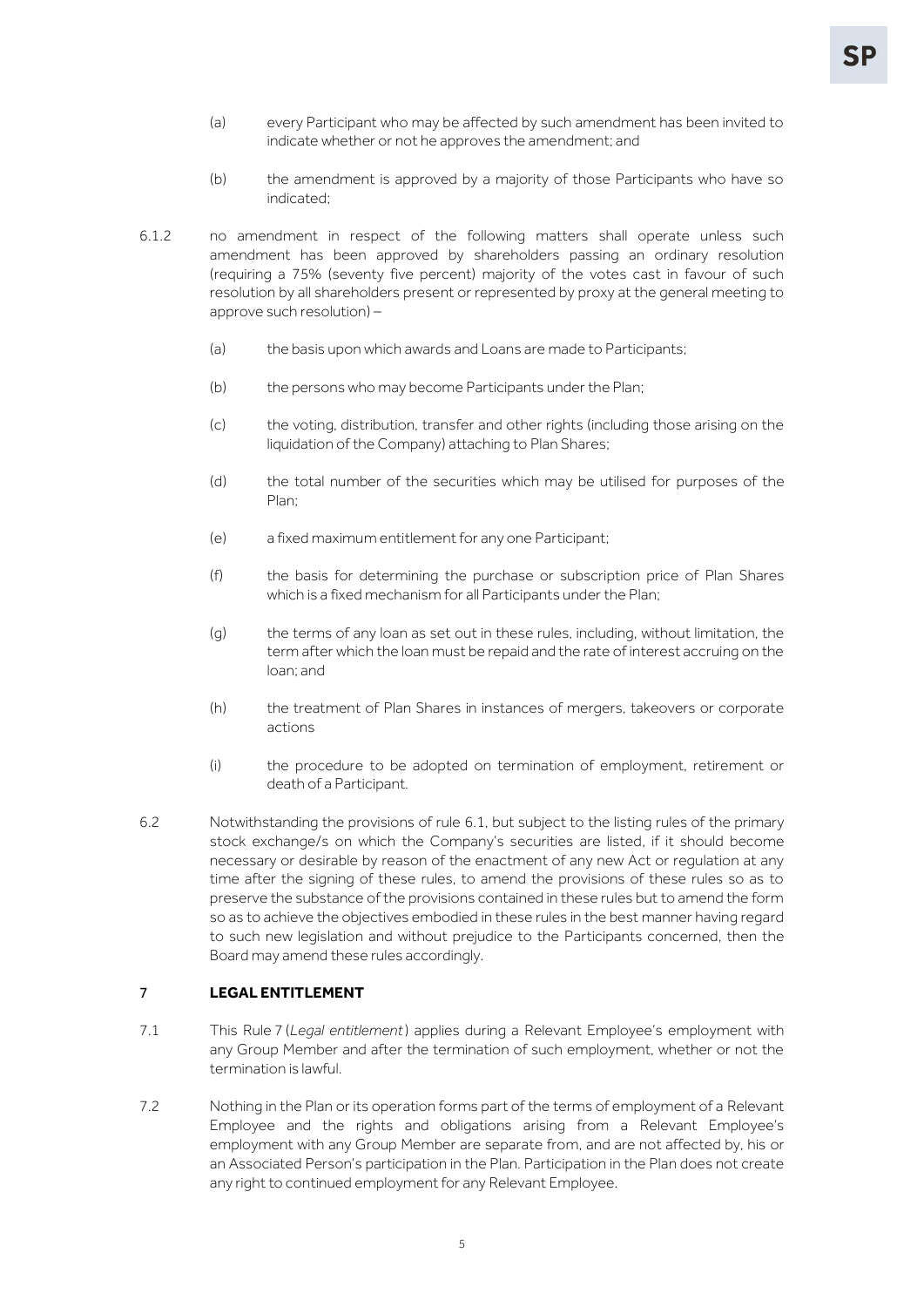- 7.3 The grant of a Loan to a Participant does not create any right for that Participant or a Relevant Employee to be granted any further Loans or to be granted Loans on any particular terms.
- 7.4 By participating in the Plan either personally or through an Associated Person, each Relevant Employee and/or Associated Person waives all rights to compensation for any loss in relation to the Plan, including:
	- (a) any loss or reduction of any rights or expectations under the Plan in any circumstances or for any reason (including lawful or unlawful termination of the Relevant Employee's employment);
	- (b) any exercise of a discretion or a decision taken in relation to a Loan or to the Plan, or any failure to exercise a discretion or take a decision;
	- (c) the operation, suspension, termination or amendment of the Plan.

#### <span id="page-7-1"></span><span id="page-7-0"></span>8 **ADJUSTMENTS ON REORGANISATION OF COMPANY OR SHARE CAPITAL**

- <span id="page-7-2"></span>8.1 If the Company, at any time before the Loan, plus accrued interest, on any Plan Shares, has been paid in full –
	- (a) is put into liquidation for the purpose of reorganisation of its share capital; or
	- (b) is a party to a scheme of arrangement affecting the structure of its share capital; or
	- (c) makes a distribution, whether by way of the declaration of a distribution or by way of a disposal at less than fair value, of a capital asset of the company; or
	- (d) splits or consolidates its shares; or
	- (e) is a party to a reorganisation of its share capital,

the directors shall be entitled to effect such adjustments to the Acquisition Price in respect of those Plan Shares and/or the number of Plan Shares as the Auditors, acting as experts and not as arbitrators, certify as being fair and reasonable in the circumstances.

- 8.2 Upon finalisation of the adjustment in terms of rule [8.1,](#page-7-1) the auditors shall confirm to the JSE, in writing, that such adjustment was made in accordance with the terms of the Plan.
- <span id="page-7-3"></span>8.3 If the company is placed in liquidation otherwise than in terms of rule  $8.1(a)$  –
	- (a) the full amount owing by each Participant shall forthwith become due and payable, provided that the directors may release a Participant from any balance owing by him to the Company or the Employer;
	- (b) save as provided in rule [\(a\),](#page-7-3) the Plan shall ipso facto lapse as from the date of liquidation.

For the purposes hereof "date of liquidation" shall mean the date upon which any application (whether provisional or final) for the liquidation of the Company is lodged at the relevant court.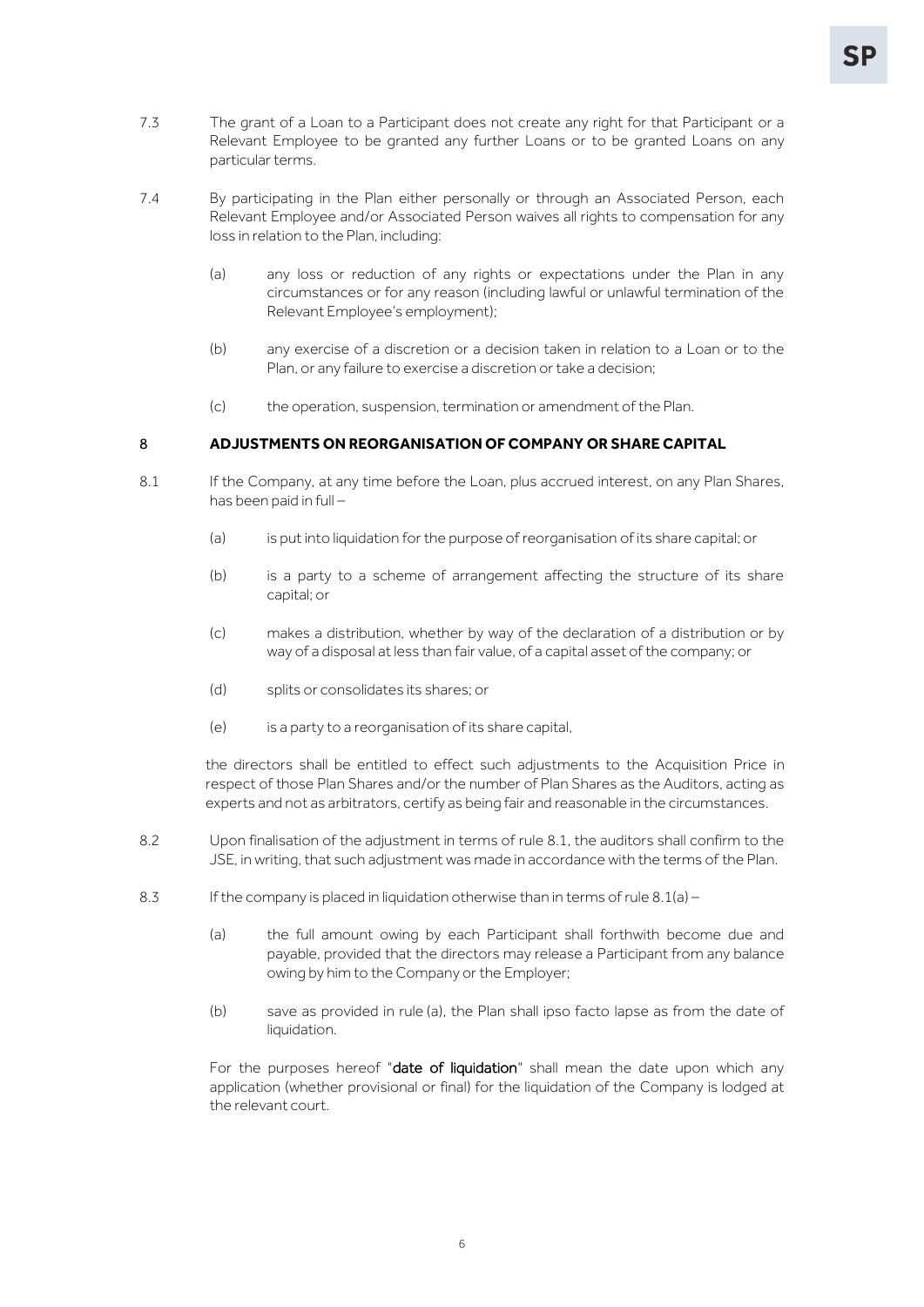#### 9 **TAKEOVER OF COMPANY OR BUSINESSES**

Should an offer be made to the shareholders of the Company or a scheme of arrangement between the Company and its shareholders (or any class of them) be proposed, by virtue of which control of the Company would pass to another person or company, the directors will use their best endeavours to procure, insofar as they are able, that the same or a similar offer be made or scheme of arrangement proposed, as the case may be, to all Participants in respect of all Plan Shares and the Participant shall, subject to payment of the Loan, including accrued interest, to the Company in full, be entitled to the transfer of those Plan Shares pursuant to such offer.

### 10 **DISCLOSURE BY THE COMPANY IN ITS ANNUAL FINANCIAL STATEMENTS**

The company shall disclose in its annual financial statements such disclosures as may be required in terms of the Listings Requirements of the JSE and such other securities exchange on which the company's shares are listed from time to time.

#### 11 **VOTING OF PLAN SHARES**

For as long as Plan Shares remain subject to the Plan, such Shares will not have their votes taken into account at annual general meetings or general meetings of the Company for purposes of resolutions proposed in terms of the Listings Requirements of the JSE, nor for purposes of determining categorisations in terms of section 9 of the Listings Requirements of the JSE.

#### 12 **GENERAL**

- 12.1 The Plan will terminate on the date on which all Plan Shares acquired in terms of these Rules cease to be subject to the Plan (it being recorded that no Loans may be granted to acquire Plan Shares after the date stated in Rule [2.4\)](#page-4-8), or at any earlier time by the passing of a resolution by the Board or an ordinary resolution of the Company in general meeting. Termination of the Plan will be without prejudice to the existing rights of Participants.
- 12.2 By participating in the Plan, a Relevant Employee consents to the collection, holding and processing of his personal data by any Group Member or any third party for all purposes relating to the operation of the Plan, including but not limited to, the administration and maintenance of Participant records, providing information to future purchasers of the Company or any business in which the Relevant Employee works and to the transfer of information about the Relevant Employee to a country or territory outside the European Economic Area or elsewhere.
- 12.3 The Plan will be administered by the Board. The Board will have full authority, consistent with the Plan, to administer the Plan, including authority to interpret and construe any provision of the Plan and to adopt regulations for administering the Plan. Decisions of the Board will be final and binding on all parties.
- 12.4 Any notice or other communication in connection with the Plan may be delivered personally or sent by electronic means or post, in the case of a company to its registered office (for the attention of the company secretary), and in the case of an individual to his last known address, or, where he is a director or employee of a Group Member, either to his last known address or to the address of the place of business at which he performs the whole or substantially the whole of the duties of his office or employment. Where a notice or other communication is given by post, it will be deemed to have been received 72 hours after it was put into the post properly addressed and stamped, and if by electronic means, when the sender receives electronic confirmation of delivery or if not available, 24 hours after sending the notice.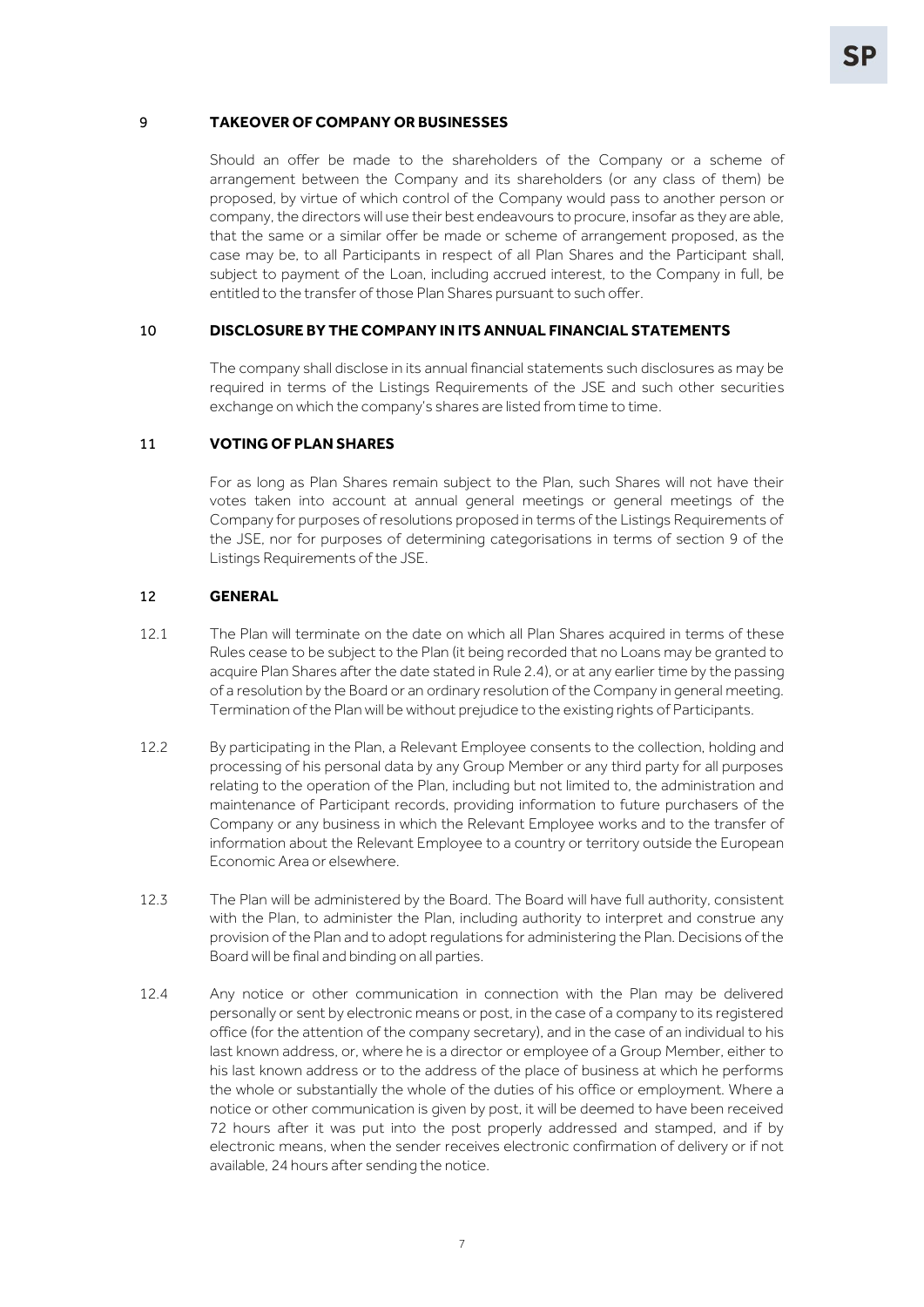- 12.5 No third party other than a member of the Group, the Employer and the Trustee will have any rights under the Contracts (Rights of Third Parties) Act 1999 to enforce any term of this Plan (without prejudice to any right of a third party which exists other than under that Act).
- 12.6 These rules will be governed by and construed in accordance with the laws of Guernsey. Any person referred to in this Plan submits to the non-exclusive jurisdiction of the Courts of Guernsey.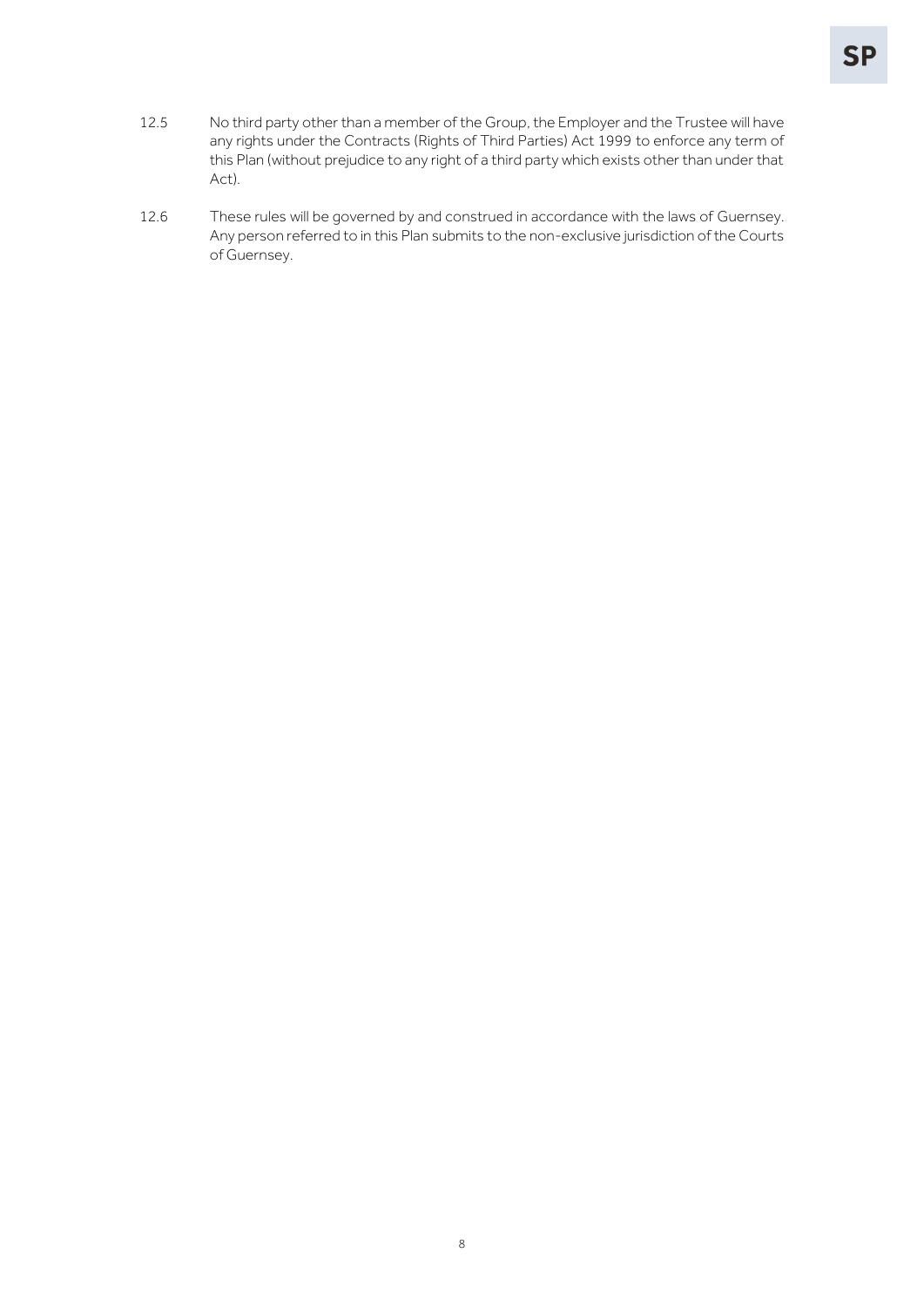# **Appendix**

<span id="page-10-0"></span>**Form of Loan and Subscription Agreement**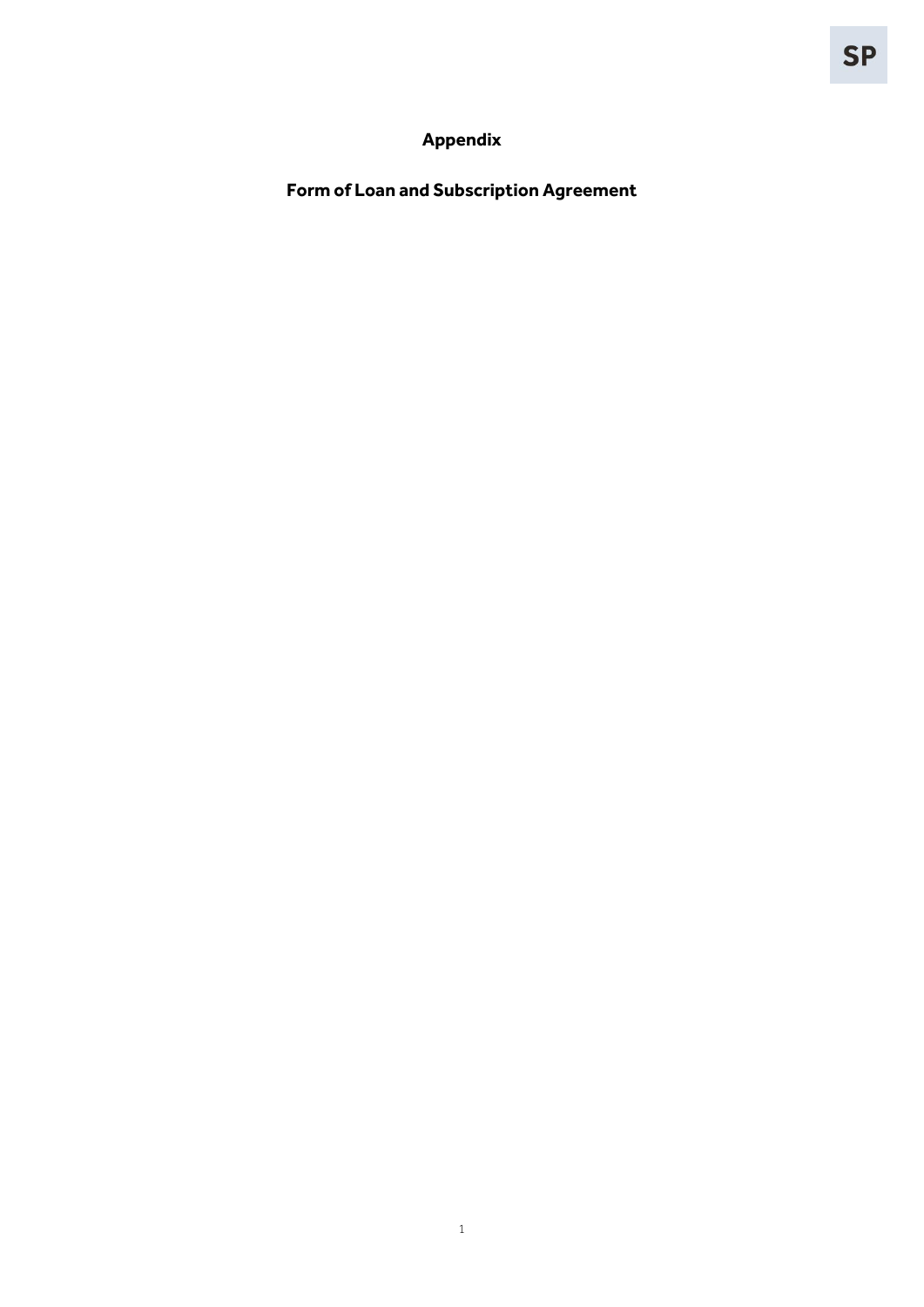| Name of Participant:                          |                                   |
|-----------------------------------------------|-----------------------------------|
|                                               |                                   |
|                                               |                                   |
| Address of Participant:                       |                                   |
|                                               |                                   |
|                                               |                                   |
|                                               |                                   |
|                                               |                                   |
| Signature of or on behalf of the Participant: |                                   |
|                                               |                                   |
|                                               |                                   |
| Witness signature:                            |                                   |
|                                               |                                   |
| Witness name (in blocks):                     |                                   |
|                                               |                                   |
|                                               |                                   |
| Witness address:                              |                                   |
|                                               |                                   |
|                                               |                                   |
|                                               |                                   |
|                                               |                                   |
| Name of Relevant Employee                     |                                   |
|                                               |                                   |
| Signature of or on behalf of the Relevant     |                                   |
| Employee:                                     |                                   |
| Witness signature:                            |                                   |
|                                               |                                   |
|                                               |                                   |
| Witness name (in blocks):                     |                                   |
|                                               |                                   |
| Witness address:                              |                                   |
|                                               |                                   |
|                                               |                                   |
|                                               |                                   |
|                                               |                                   |
| No of Plan Shares                             |                                   |
|                                               |                                   |
|                                               |                                   |
| <b>Acquisition Price</b>                      |                                   |
|                                               | £                                 |
| Loan                                          |                                   |
|                                               | £                                 |
| <b>Grant Date</b>                             |                                   |
|                                               |                                   |
|                                               | $\left[\bullet\right]$ 2015       |
| Lender                                        |                                   |
|                                               | $\begin{bmatrix} 1 \end{bmatrix}$ |
| <b>EXECUTED</b> as a deed<br>I                |                                   |
| on behalf of STENPROP                         |                                   |
| LIMITED by:                                   | Director                          |
|                                               |                                   |
|                                               | Director/Secretary                |
|                                               |                                   |
| EXECUTED as a deed<br>)                       |                                   |
| on behalf of the LENDER                       |                                   |
| by:                                           | Director                          |
|                                               |                                   |
|                                               | Director/Secretary                |
|                                               |                                   |

## **STENPROP LIMITED SHARE PURCHASE PLAN LOAN AND SUBSCRIPTION AGREEMENT**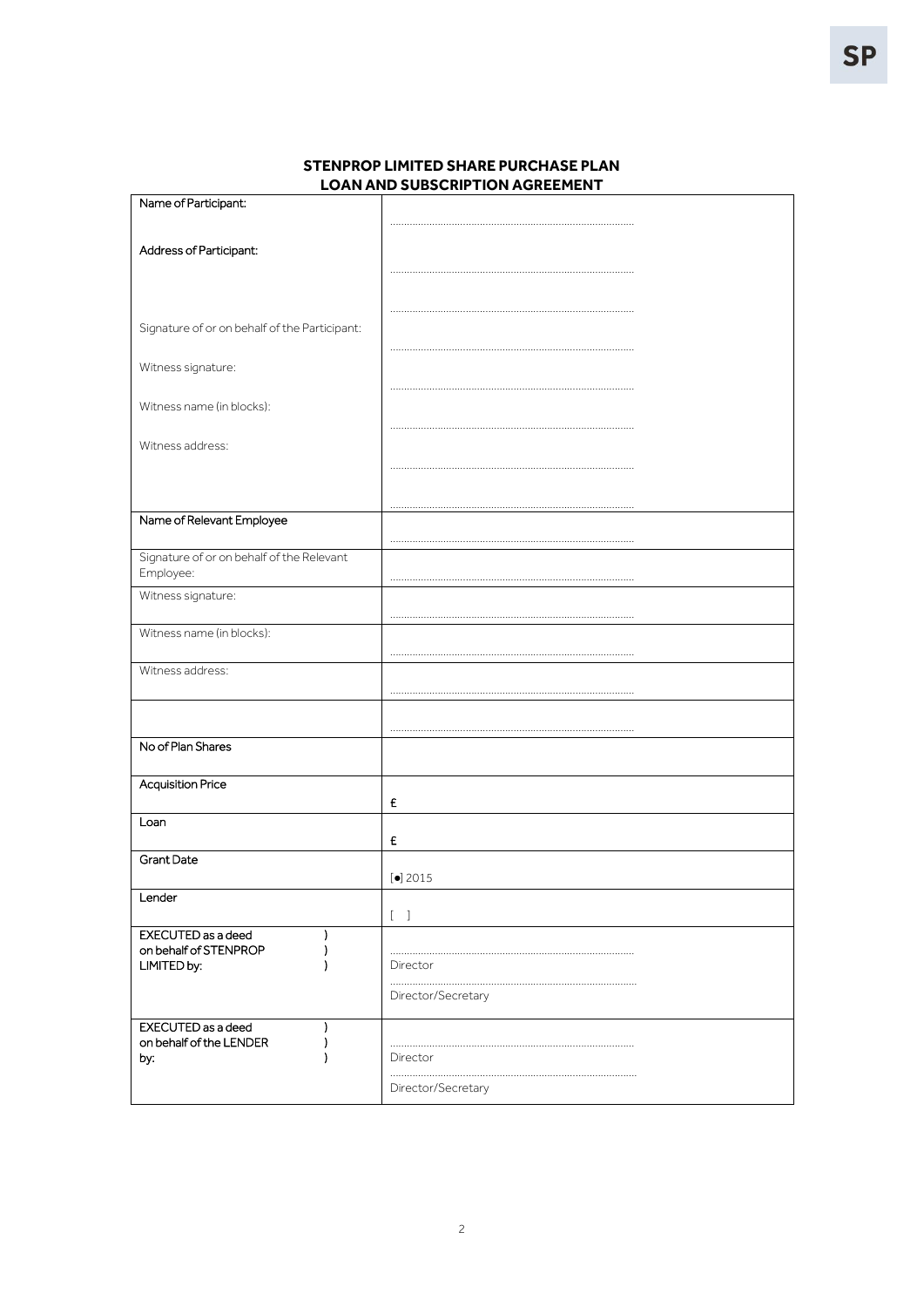### 1 **SUBSCRIPTION**

- 1.1 The Participant agrees to subscribe for the number of Plan Shares specified above at a purchase price equal to the Subscription Price per Share set out above.
- 1.2 The Participant will pay the total purchase price for the Plan Shares to the Company on the Grant Date by means of the Loan referred to below.
- 1.3 Ownership in the Plan Shares will vest in the Participant from the Grant Date, from which date all voting rights attaching to such Plan Shares shall vest in the Participant and be exercised by the Participant.

#### 2 **LOAN**

- 2.1 The Lender agrees to lend to the Participant the Loan (being the amount set out above equal to the total Acquisition Price for the Plan Shares).
- 2.2 The principal amount of the Loan outstanding from time to time will attract interest at a rate equal to the average interest cost incurred by the Stenprop Group from time to time as determined in its absolute discretion by the Board. Interest shall be payable six months in arrears.
- 2.3 The Participant agrees to draw down the full amount of the Loan on the Grant Date and irrevocably instructs the Lender to apply the Loan in satisfaction of the total purchase price for the Shares.
- 2.4 The Loan (and accrued interest) may be prepaid in whole or in part at any time at the election of the Participant.
- 2.5 Any distribution in respect of the Plan Shares shall be applied in discharging any outstanding interest on the Loan. The Participant shall still be responsible for any interest in the event that the distribution is insufficient. Any dividend in excess of the amounts required to discharge such interest shall be paid to the Participant unless he is in default of his obligations under this document.
- 2.6 The entire outstanding Loan (including accrued interest) shall be repaid within 12 months of the Employment Termination Date if the Relevant Employee is a Good Leaver otherwise within 30 days of the Employment Termination Date.
- 2.7 The Loan (including accrued interest) must be repaid not later than the tenth anniversary of the Grant Date.
- 2.8 The Participant may at any time sell some or all of the Shares provided that not less than the Relevant Percentage of the Loan (and accrued interest) is discharged out of the sales proceeds or if the sale proceeds are insufficient an amount equal to the sales proceeds is discharged.

#### 3 **SECURITY FOR LOAN**

- 3.1 As continuing security to secure the repayment of the Loan (and accrued interest), the Participant:
	- (a) charges by way of fixed charge in favour of the Lender the Plan Shares;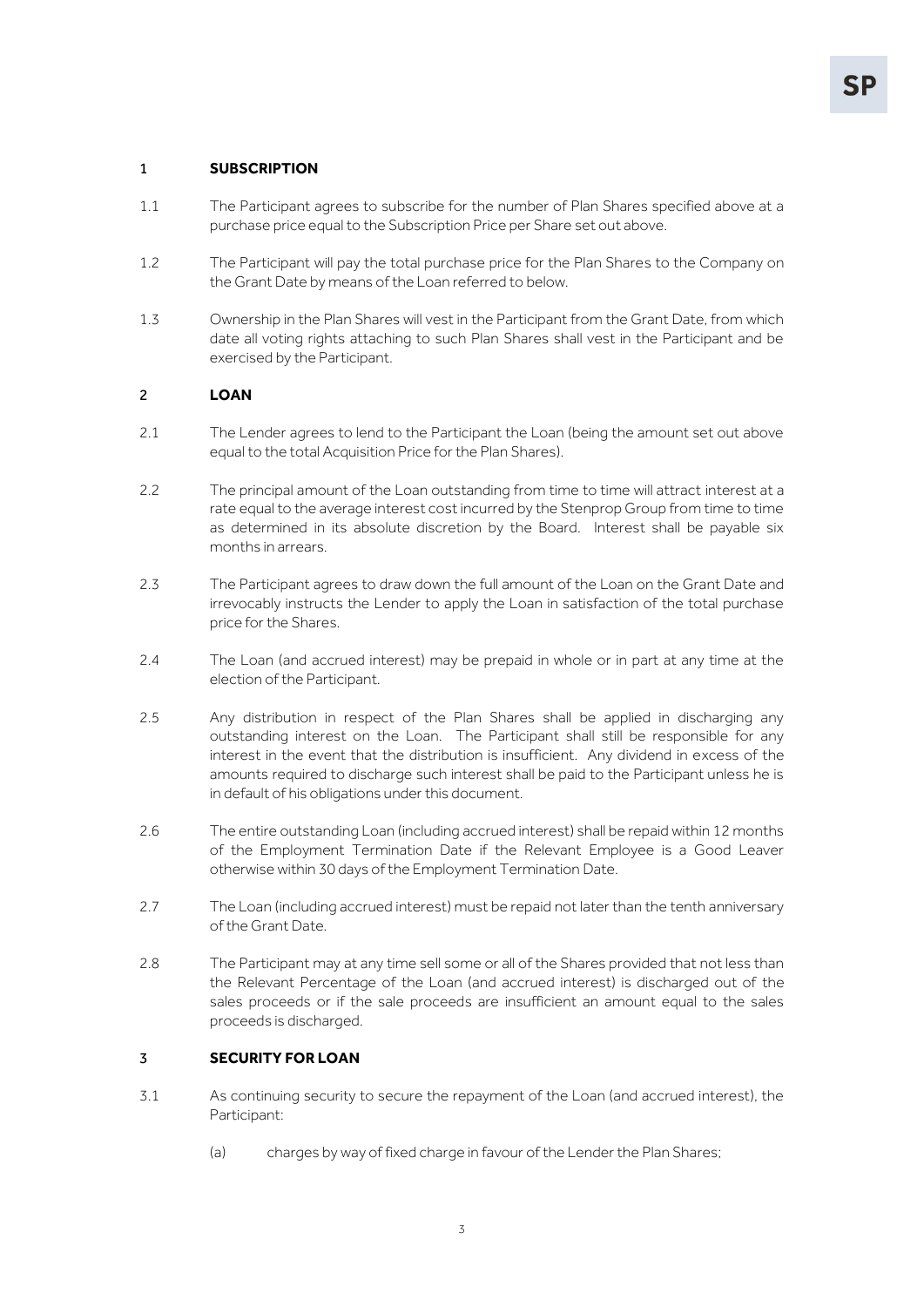- (b) irrevocably appoints the Lender to sell as agent for the Participant at any time (irrespective of whether an amount is due under the Loan) (at the best price which can reasonably expect to be obtained at the time of sale) such number of the Plan Shares, as in the opinion of the Lender will enable the Lender to realise sufficient monies out of the net proceeds of sale, after deduction of all fees, commissions and expenses incurred in relation to such sale to repay the Loan (and accrued interest) to the Participant and to use such proceeds to discharge such amount accordingly;
- (c) irrevocably authorises each Group Member to deduct amounts up to the amount of any Loan (and accrued interest) which has become due from payments otherwise payable to the Participant, including but not limited to authority to deduct from wages or salary and apply such amounts in discharging the amounts which have become due.
- 3.2 The Plan Shares shall, if required by the Lender, be held in the name of such nominee as the Lender may determine.
- 3.3 If required by the Lender, the Participant shall execute and deliver blank stock transfer forms in respect of the Plan Shares to the Lender.

## <span id="page-13-0"></span>4 **TAXATION**

- 4.1 The Relevant Employee will be responsible for and must indemnify the Employer against any Tax Liability relating to the Plan Shares and the Loan.
- 4.2 As security for the indemnity under Clause [4.1,](#page-13-0) the Participant:
	- (a) irrevocably appoint the Company to sell as agent for the Participant (at the best price which can reasonably expect to be obtained at the time of sale) such number of the Plan Shares, as in the opinion of the Company will enable the Company to realise sufficient monies out of the net proceeds of sale, after deduction of all fees, commissions and expenses incurred in relation to such sale to discharge any Tax Liability and apply such amounts in discharging such Tax Liability;
	- (b) irrevocably authorises each Group Member, former Group Member and the Trustee to deduct amounts up to the total Tax Liability from payments otherwise payable to the Relevant Employee, including but not limited to authority to deduct from wages or salary and apply such amounts in discharging such Tax Liability.

#### 5 **PLAN RULES**

The Participant and the Relevant Employee will be bound by the Rules of the Plan a copy of which are attached hereto.

### 6 **DATA PROTECTION**

The Relevant Employee consents to the collection, holding and processing of his personal data by any Group Member or any third party for all purposes relating to the operation of the Plan, including but not limited to, the administration and maintenance of Participant records, providing information to future purchasers of the Company or any business in which the Relevant Employee works and to the transfer of information about